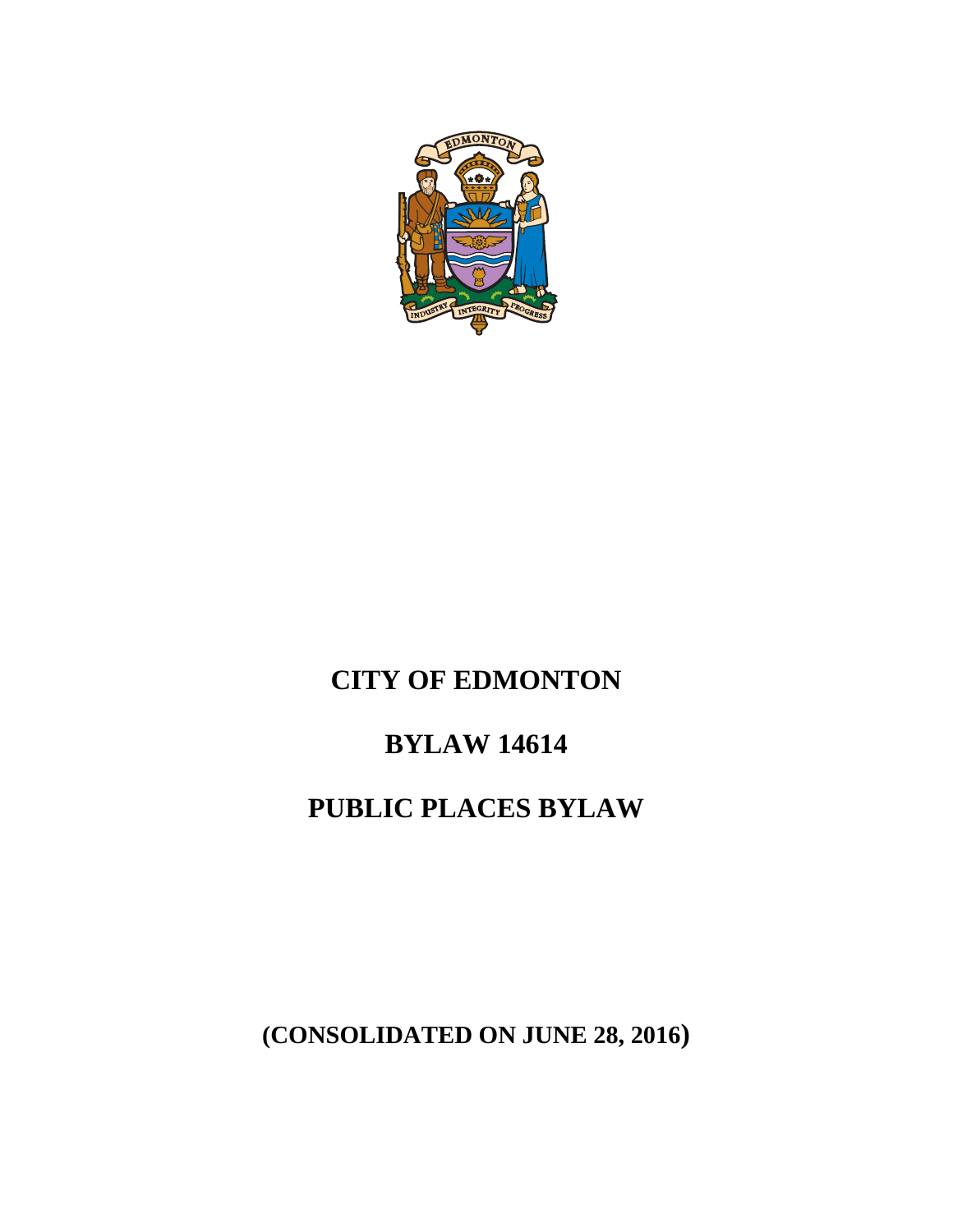### **THE CITY OF EDMONTON BYLAW 14614**

## **PUBLIC PLACES BYLAW**

**Whereas**, pursuant to section 7(a) of the *Municipal Government Act*, a council may pass bylaws for municipal purposes respecting the safety, health and welfare of people and the protection of people and property; and

**Whereas**, pursuant to section 7(b) of the *Municipal Government Act*, a council may pass bylaws for municipal purposes respecting people, activities and things in, on or near a public place or place that is open to the public; and

**Whereas**, pursuant to section 7(i) of the *Municipal Government Act,* a council may pass bylaws for municipal purposes respecting the enforcement of bylaws made under the *Municipal Government Act* or any other enactment including any or all of the following:

- (i) the creation of offences;
- (ii) for each offence, imposing a fine not exceeding \$10,000 or imprisonment for not more than one year, or both;
- (iii) providing for imprisonment for not more than one year for non-payment of a fine or penalty;
- (iv) providing that a person who contravenes a bylaw may pay an amount established by bylaw and if the amount is paid, the person will not be prosecuted for the contravention;
- (v) providing for inspections to determine if bylaws are being complied with; and
- (vi) remedying the contraventions of bylaws;

### **PART I - PURPOSE, DEFINITIONS AND INTERPRETATION**

| <b>PURPOSE</b>     |   | The purpose of this bylaw is to regulate the conduct and activities<br>of people in public places to promote the safe, enjoyable, and<br>reasonable use of such property for the benefit of all citizens of the<br>City |  |
|--------------------|---|-------------------------------------------------------------------------------------------------------------------------------------------------------------------------------------------------------------------------|--|
| <b>DEFINITIONS</b> | 2 | In this bylaw, unless the context otherwise requires:                                                                                                                                                                   |  |
|                    |   | "City" means the City of Edmonton;<br>(a)                                                                                                                                                                               |  |
|                    |   | "City Manager" means the chief administrative officer of<br>(b)<br>the City;                                                                                                                                            |  |
|                    |   | "handbill" means printed material primarily advertising<br>(c)                                                                                                                                                          |  |

goods or services;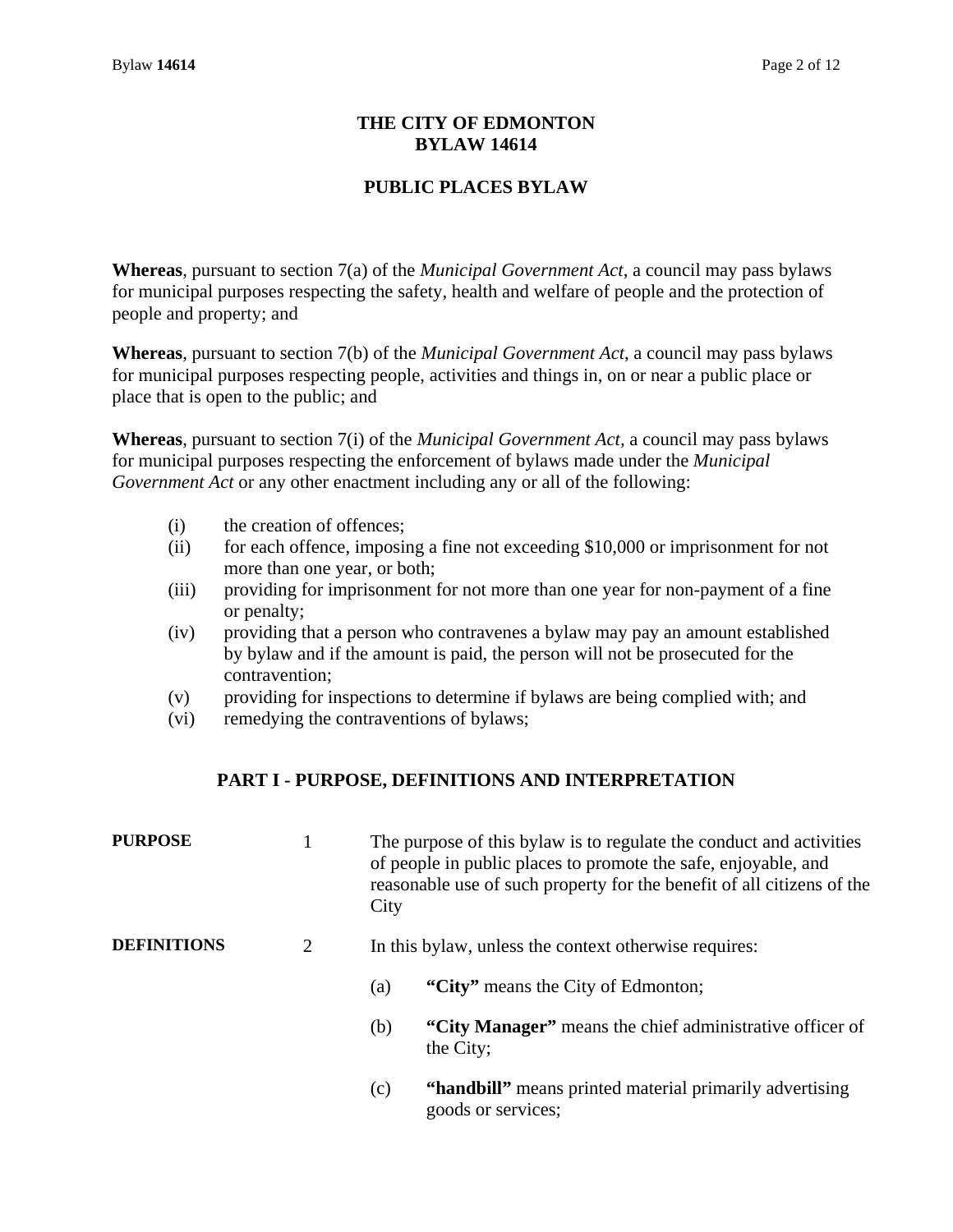- (d) **"hotel"** includes a motel, inn or any other similar establishment providing temporary lodging;
- (e) **"municipal tag"** means a ticket alleging an offence issued pursuant to the authority of a bylaw of the City;
- (f) **"occupy"** or **"occupies"** means residing on or to be in actual or apparent possession or control of property;
- (g) **"own"** or **"owns"** means:
	- (i) in the case of land, to be registered under the *Land Titles Act* as the owner of the fee simple estate in a parcel of land; or;
	- (ii) in the case of personal property, to be in lawful possession or have the right to exercise control over it, or to be the registered owner of it;
- (h) **"person"** means any individual, firm, partnership, association, corporation, trustee, executor, administrator or other legal representative;

#### (i) **"property"** means;

- (i) in the case of land, a parcel of land including any buildings; or
- (ii) in other cases, personal property;
- (j) "**public place**" means any property, whether publicly or privately owned, to which members of the public have access as of right or by express or implied invitation, whether on payment of any fee or not; and
- (k) **"violation ticket"** has the same meaning as in the *Provincial Offences Procedure Act.*

#### 3 The marginal notes and headings in this bylaw are for reference purposes only.

**RULES FOR INTEPRETATION**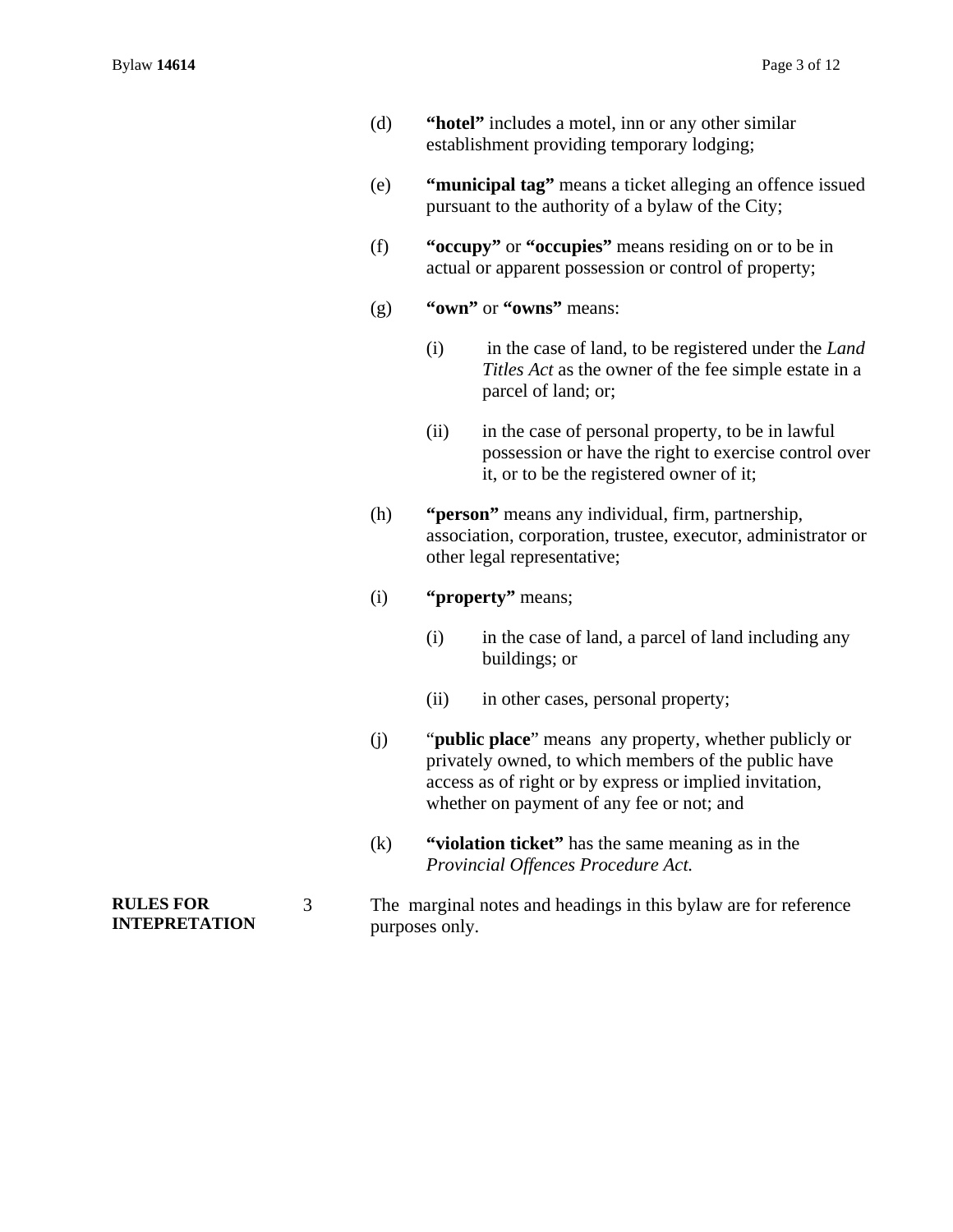## **PART II - PUBLIC BEHAVIOURS**

| <b>LITTERING</b>                          | $\overline{4}$ |     | A person shall not leave any garbage, litter or other refuse in a<br>public place except in a receptacle designed and intended for such<br>use.                                                                                                                                                                                                                                  |  |
|-------------------------------------------|----------------|-----|----------------------------------------------------------------------------------------------------------------------------------------------------------------------------------------------------------------------------------------------------------------------------------------------------------------------------------------------------------------------------------|--|
| <b>AGGRESSIVE</b><br><b>PANHANDLING</b>   | 4.1 $(1)$      |     | A person shall not panhandle in an aggressive manner in any<br>public place.                                                                                                                                                                                                                                                                                                     |  |
|                                           |                | (2) | For the purpose of this section "panhandle" or "panhandling"<br>means a request or solicitation made verbally or otherwise for the<br>gratuitous provision of money or goods from another person.                                                                                                                                                                                |  |
|                                           |                | (3) | For the purpose of this section, and without limiting the generality<br>of the phrase, a person shall be considered to be panhandling in an<br>"aggressive manner" if they:                                                                                                                                                                                                      |  |
|                                           |                |     | obstruct or impede the passage of another person;<br>(a)<br>make continued requests or solicitations after receiving a<br>(b)<br>negative response from another person<br>insult, threaten, coerce or intimidate another person;<br>(c)<br>make physical contact with another person; or<br>(d)<br>are intoxicated by alcohol or under the influence of illegal<br>(e)<br>drugs; |  |
|                                           |                |     | while panhandling.                                                                                                                                                                                                                                                                                                                                                               |  |
| <b>URINATION AND</b><br><b>DEFECATION</b> | 5              |     | A person shall not urinate or defecate in a public place except in a<br>facility designed and intended for such use.                                                                                                                                                                                                                                                             |  |
| <b>DANGEROUS</b><br><b>ACTIONS</b>        | 6              |     | A person shall not throw or propel an object, or act in any other<br>way, in a public place that is reasonably likely to cause injury to<br>another person or damage to property                                                                                                                                                                                                 |  |
| <b>FIGHTING</b>                           | 7              |     | A person shall not participate in a fight or other similar physical<br>confrontation in a public place.                                                                                                                                                                                                                                                                          |  |
| <b>BULLYING</b>                           | 8              |     | (1) In this section "harassed" includes but is not limited to tormented,<br>troubled, worried, plagued or badgered.                                                                                                                                                                                                                                                              |  |
|                                           |                |     | (2) A person shall not, in a public place, repeatedly communicate,<br>cause or permit communication, either directly or indirectly, with<br>any person under 18 years of age in a way that causes the person,<br>reasonably in all the circumstances, to feel harassed.                                                                                                          |  |
| <b>WEAPONS</b>                            | 9              |     | (1) A person shall not possess any loaded weapon, capable of<br>launching or firing a projectile, in a public place.                                                                                                                                                                                                                                                             |  |
|                                           |                |     | (2) A person shall not cause or permit a weapon to launch or fire a                                                                                                                                                                                                                                                                                                              |  |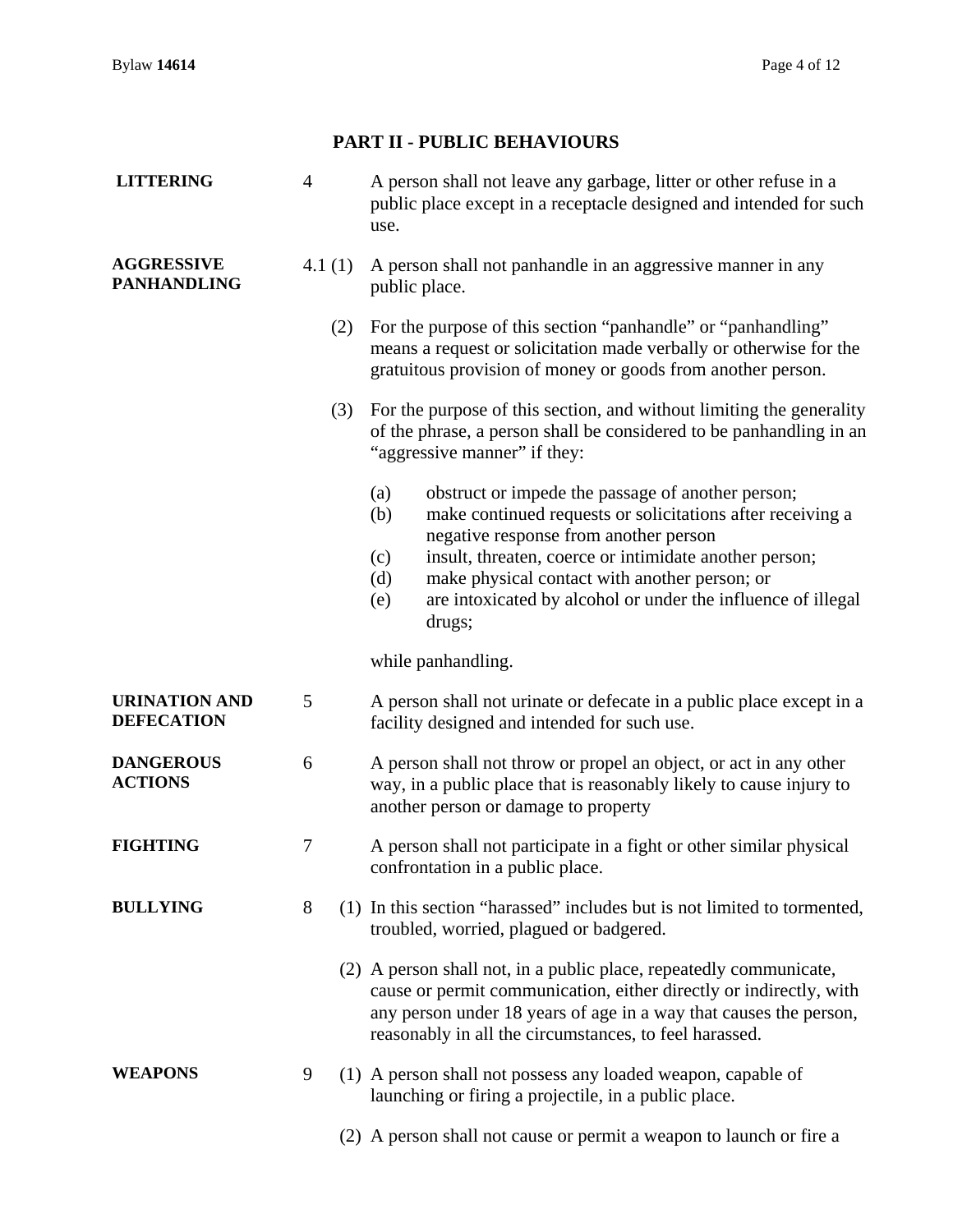projectile in a public place.

#### **HANDBILLS** 10 (1) A person shall not distribute, cause or permit the distribution of a handbill in a hotel.

- (2) This section does not apply unless:
	- (a) the person has been given notice by the proprietor or someone acting on behalf of the proprietor of the hotel not to distribute handbills, or
	- (b) signs prohibiting the distribution of handbills are visibly displayed at each of the entrances normally used by members of the public to enter the hotel.
- (3) In a prosecution for a contravention of this section, the court may, in the absence of evidence to the contrary, infer that a person distributed, caused or permitted the distribution of a handbill from the fact that the goods or services of the person are advertised in the handbill.

#### **PART III - SMOKING**

| <b>DEFINITIONS</b> | 11 | In this Part: |                                                                                                                                                                                                                                                                                                           |  |  |
|--------------------|----|---------------|-----------------------------------------------------------------------------------------------------------------------------------------------------------------------------------------------------------------------------------------------------------------------------------------------------------|--|--|
|                    |    | (a)           | "building" means an enclosed or substantially enclosed<br>building or structure and, without limiting the generality of<br>the foregoing, includes any bus shelter or rail platform;                                                                                                                      |  |  |
|                    |    | (a.1)         | "electronic cigarette" means a handheld device containing<br>a liquid that is vapourized and inhaled, and includes but is<br>not limited to electronic cigarettes, e-cigarettes, vapourizer<br>cigarettes, personal vapourizers, and electronic nicotine<br>delivery systems;                             |  |  |
|                    |    | (a.2)         | "electronic cigarettes retailer" means a fully enclosed<br>premises where the sole function of the premises is the sale<br>of electronic cigarettes and electronic cigarette products,<br>and for which a valid City business licence has been issued<br>pursuant to Bylaw 13138, Business Licence Bylaw; |  |  |
|                    |    | (b)           | "patio" means an area outside of a building intended for<br>the consumption of food or beverages by patrons of a<br>business providing such food and beverages;                                                                                                                                           |  |  |
|                    |    | (c)           | "playground" means a structure or collection of structures<br>designed and intended for recreational use by children and,                                                                                                                                                                                 |  |  |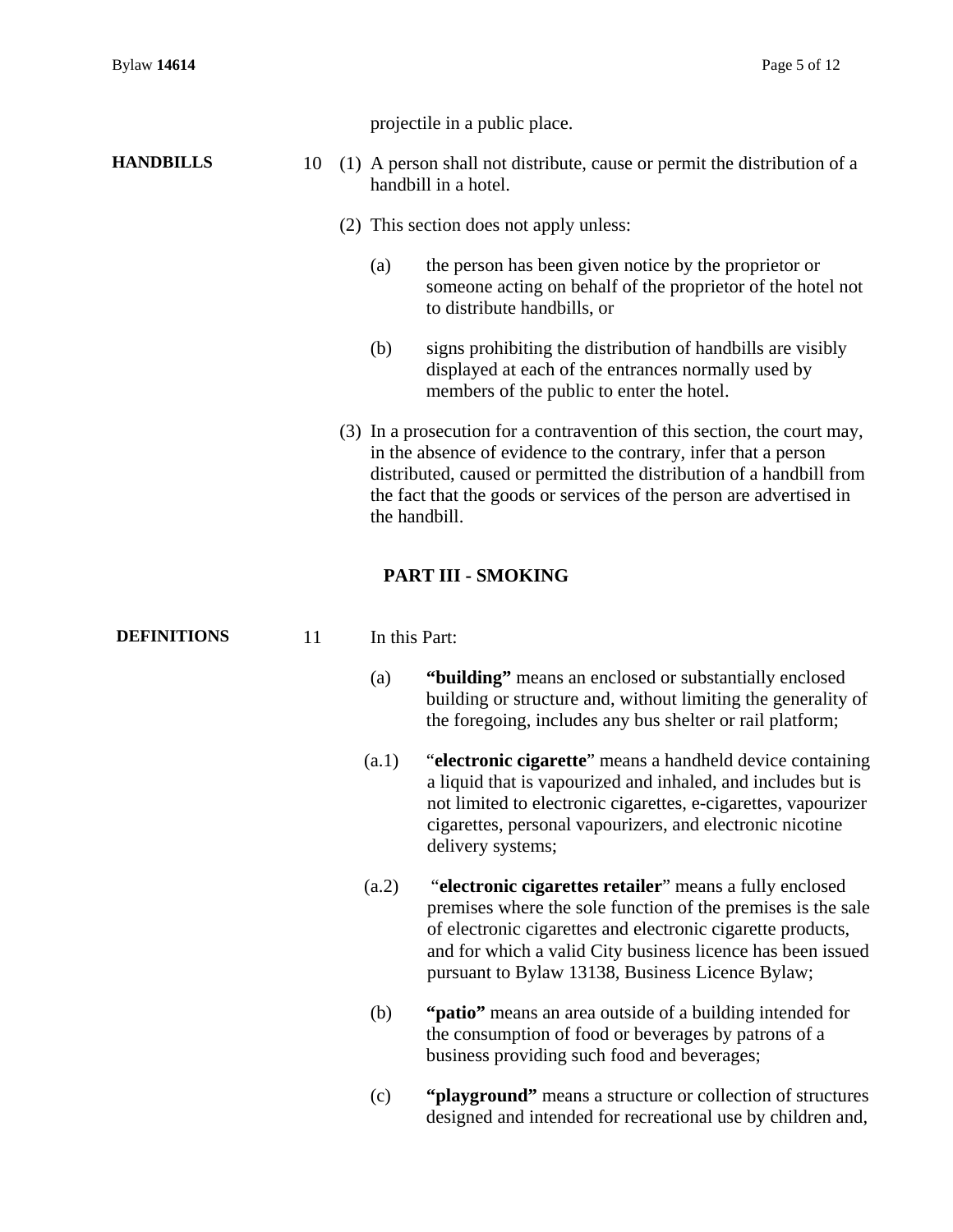where mounted in a distinct material such as sand, gravel, or wood chips, includes the material in which those structures are mounted;

- (c.1) "**no smoking area**" means any public place, or portion of a public place, designated by temporary or permanent signage or other marking as a no smoking area;
- (d) **"public vehicle"** means a bus, taxi or other vehicle that is used to transport members of the public for a fee;
- (e) **"seasonal skating rink"** means an outdoor ice surface on which members of the public are permitted to skate, whether on payment of any fee or not, and includes public lakes, ponds, and outdoor rinks with boards or other ice support infrastructure;
- (f) **"skate park"** means an area designed and intended specifically for the use of skateboards, in-line skates, or similar devices;
- (g) "**smoke**" or **"smoking**" means to smoke, hold, or otherwise have control over an ignited tobacco product, or to use, hold, or otherwise have control over an electronic cigarette;
- (h) **"sports field"** means an outdoor area designed and intended for use in a specific sporting event and includes soccer fields, baseball diamonds, tennis courts, and similar areas but does not include golf courses;
- (i) **"tobacco product"** means a product manufactured from tobacco and intended to be smoked including but not limited to a cigarette or a cigar;
- (j) **"water spray park"** means a structure or collection of structures that spray or release water which is designed and intended for recreational use; and
- (k) **"window"** means a window that can be opened to admit air.
- 12 Except as permitted by this Part, a person shall not smoke:
	- (a) inside a building;
	- (b) on a patio;
	- (c) inside a public vehicle;
	- (d) within five metres from a doorway, window or air intake of

#### **GENERAL SMOKING PROHIBITION**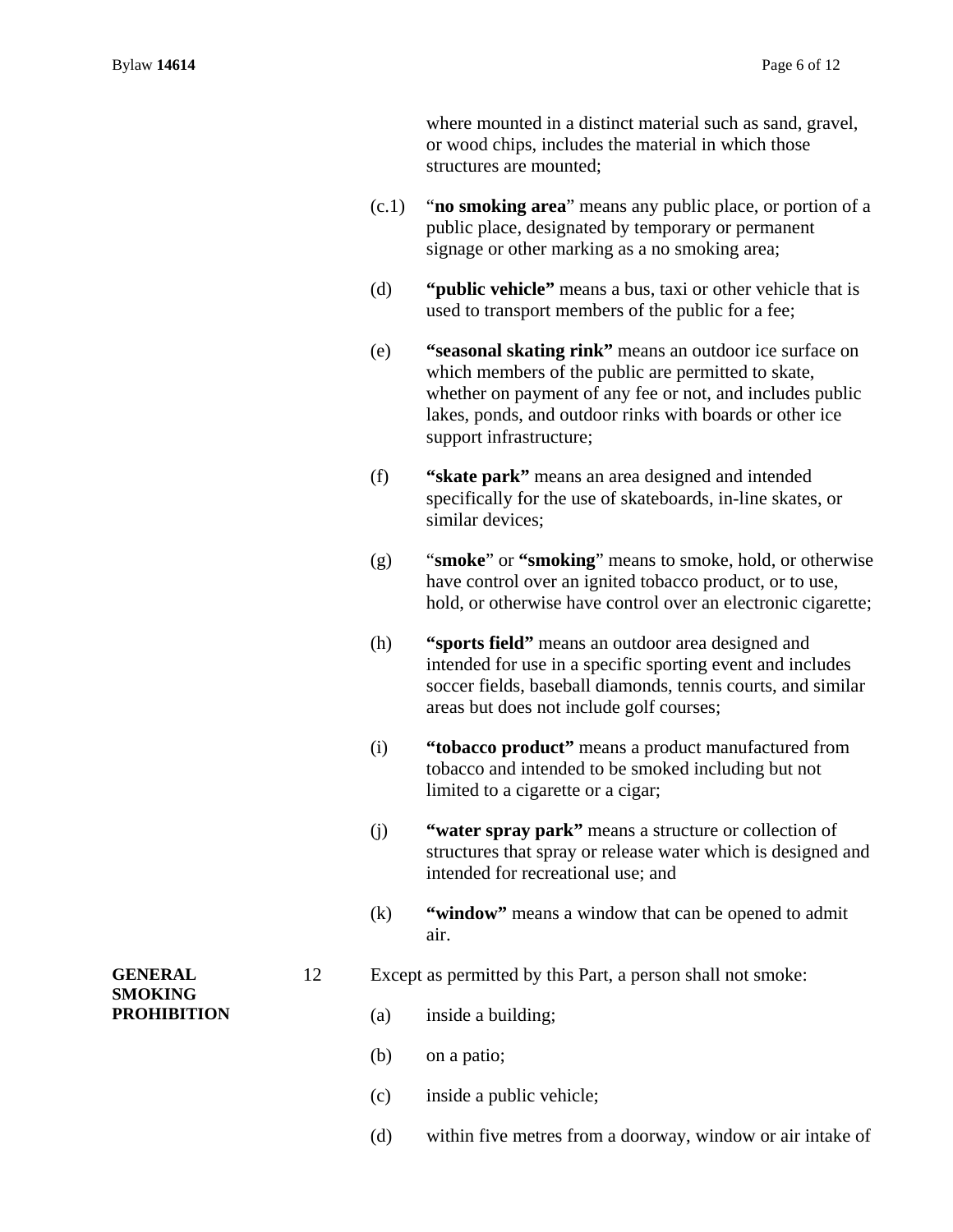|                                         |      | a building or patio; or                                                                                                                                                                                                                                                                                        |  |
|-----------------------------------------|------|----------------------------------------------------------------------------------------------------------------------------------------------------------------------------------------------------------------------------------------------------------------------------------------------------------------|--|
|                                         |      | within ten metres of a playground, seasonal skating rink,<br>(e)<br>skate park, sports field, or water spray park;                                                                                                                                                                                             |  |
|                                         |      | (f)<br>within a no smoking area.                                                                                                                                                                                                                                                                               |  |
| <b>OWNER</b><br><b>OBLIGATIONS</b>      | 13   | A person who owns or occupies a place where smoking is<br>prohibited by this Part shall not permit any individual to smoke in<br>that place.                                                                                                                                                                   |  |
| <b>PRIVATE</b><br><b>RESIDENCES</b>     | 14   | Nothing in this Part prohibits a person from smoking in an area of<br>a building designed, intended and used exclusively as a private<br>residence.                                                                                                                                                            |  |
| <b>WORKPLACE</b><br><b>EXCEPTION</b>    | 15   | Repealed.                                                                                                                                                                                                                                                                                                      |  |
| <b>ABORIGINAL</b><br><b>PEOPLE</b>      | 15   | Nothing in this Part affects the rights of aboriginal people<br>respecting traditional aboriginal spiritual or cultural practices of<br>ceremonies.                                                                                                                                                            |  |
| <b>LEGISLATIVE</b><br><b>EXCEPTION</b>  | 16   | (1) Subject to the provisions of this section, a person who owns or<br>occupies a place where smoking is otherwise prohibited by this<br>Part may permit smoking in that place when smoking is permitted<br>pursuant to provincial or federal legislation or powers exercised<br>pursuant to such legislation. |  |
|                                         |      | (2) If smoking is permitted pursuant to this section, the person who<br>owns or occupies shall ensure that:                                                                                                                                                                                                    |  |
|                                         |      | smoke does not enter any place where smoking is<br>(a)<br>prohibited;                                                                                                                                                                                                                                          |  |
|                                         |      | signage is clearly and prominently at each entrance to a<br>(b)<br>place where smoking is permitted indicating that smoking<br>is permitted inside; and                                                                                                                                                        |  |
|                                         |      | (c)<br>no person under 18 years of age is allowed to enter or<br>remain in a place where smoking is permitted.                                                                                                                                                                                                 |  |
| <b>E-CIGARETTES</b><br><b>EXCEPTION</b> | 16.1 | Nothing in this Part prohibits a person from using an electronic<br>cigarette for the sole purpose of testing the device, or sampling<br>products used with the device, prior to purchase within an<br>electronic cigarettes retailer.                                                                         |  |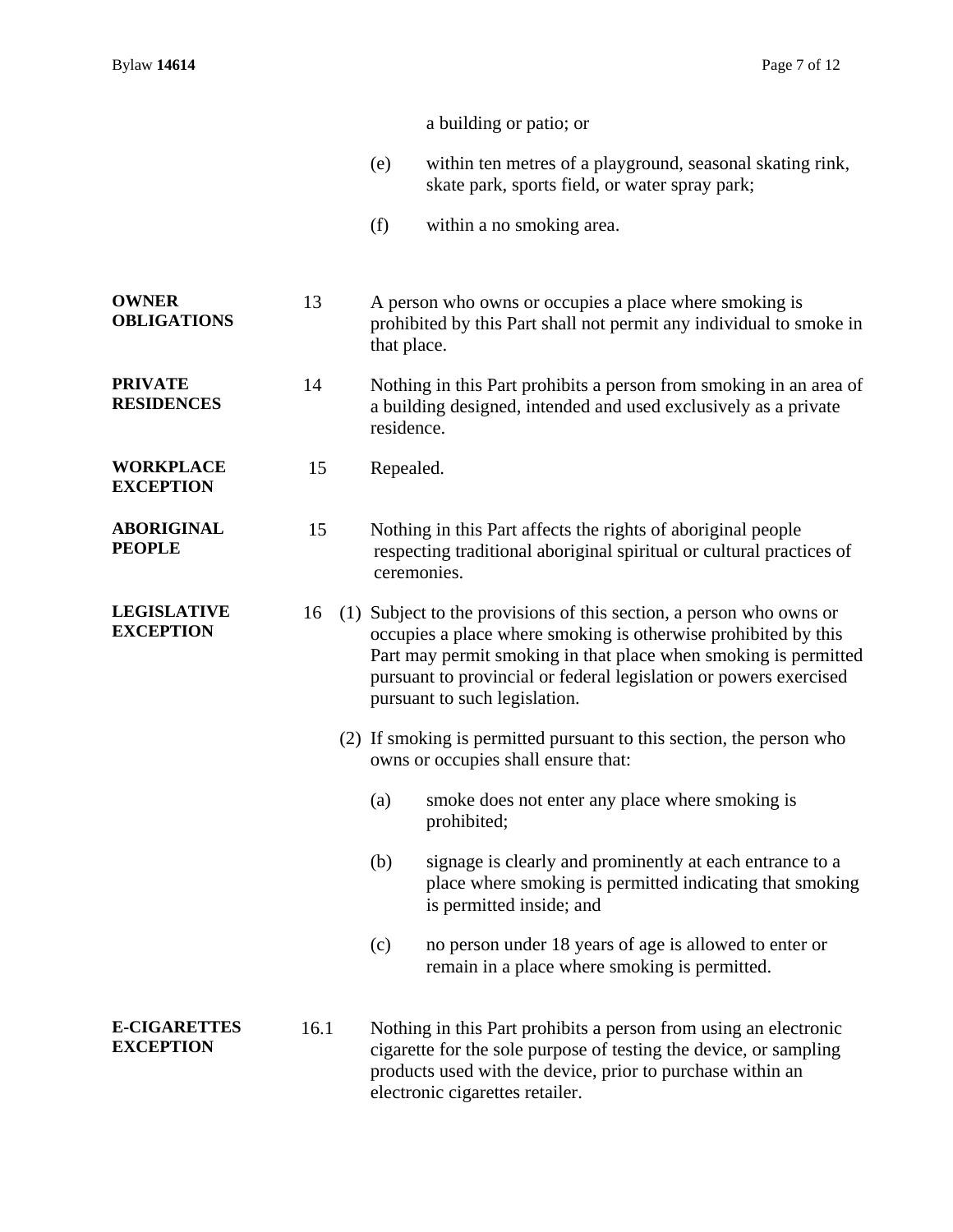| <b>PROOF OF</b><br><b>EXCEPTION</b>                      | 17 |  | The burden of proving that an exception applies in a particular case<br>is on the person alleging such exception on a balance of<br>probabilities.                                                                                                                                                                                                                                                                |
|----------------------------------------------------------|----|--|-------------------------------------------------------------------------------------------------------------------------------------------------------------------------------------------------------------------------------------------------------------------------------------------------------------------------------------------------------------------------------------------------------------------|
| <b>PROSECUTIONS</b>                                      | 18 |  | (1) In a prosecution for a contravention of this Part, it is not necessary<br>that a witness testify to the precise description, kind, brand or<br>name of the tobacco product or electronic cigarette possessed,<br>smoked or consumed.                                                                                                                                                                          |
|                                                          |    |  | (2) In a prosecution for a contravention of this Part, the court may, in<br>the absence of evidence to the contrary, infer that the product<br>smoked was a tobacco product or electronic cigarette from the fact<br>that a witness describes it by a name that is commonly used to<br>describe a tobacco product or electronic cigarette.                                                                        |
| <b>NO SMOKING</b><br><b>AREAS</b>                        |    |  | 18.1 (1) The City Manager may designate any public place, or portion of a<br>public place, as a no smoking area.                                                                                                                                                                                                                                                                                                  |
|                                                          |    |  | (2) The City Manager must place temporary or permanent signs or<br>other markings identifying a no smoking area.                                                                                                                                                                                                                                                                                                  |
|                                                          |    |  | PART IV - ENFORCEMENT                                                                                                                                                                                                                                                                                                                                                                                             |
| <b>OFFENCE</b>                                           | 19 |  | A person who contravenes this bylaw is guilty of an offence.                                                                                                                                                                                                                                                                                                                                                      |
| <b>CONTINUING</b><br><b>OFFENCE</b>                      | 20 |  | In the case of an offence that is of a continuing nature, a<br>contravention constitutes a separate offence in respect of each day,<br>or part of a day, on which it continues and a person guilty of such<br>an offence is liable to a fine in an amount not less than that<br>established by this bylaw for each such day.                                                                                      |
| <b>VICARIOUS</b><br><b>LIABILITY</b>                     | 21 |  | For the purposes of this bylaw, an act or omission by an employee<br>or agent of a Person is deemed also to be an act or omission of the<br>person if the act or omission occurred in the course of the<br>employee's employment with the person, or in the course of the<br>agent's exercising the powers or performing the duties on behalf of<br>the person under their agency relationship.                   |
| <b>CORPORATIONS</b><br><b>AND</b><br><b>PARTNERSHIPS</b> | 22 |  | (1) When a corporation commits an offence under this bylaw, every<br>principal, director, manager, employee or agent of the corporation<br>who authorized the act or omission that constitutes the offence or<br>assented to or acquiesced or participated in the act or omission that<br>constitutes the offence is guilty of the offence whether or not the<br>corporation has been prosecuted for the offence. |
|                                                          |    |  | (2) If a partner in a partnership is guilty of an offence under this                                                                                                                                                                                                                                                                                                                                              |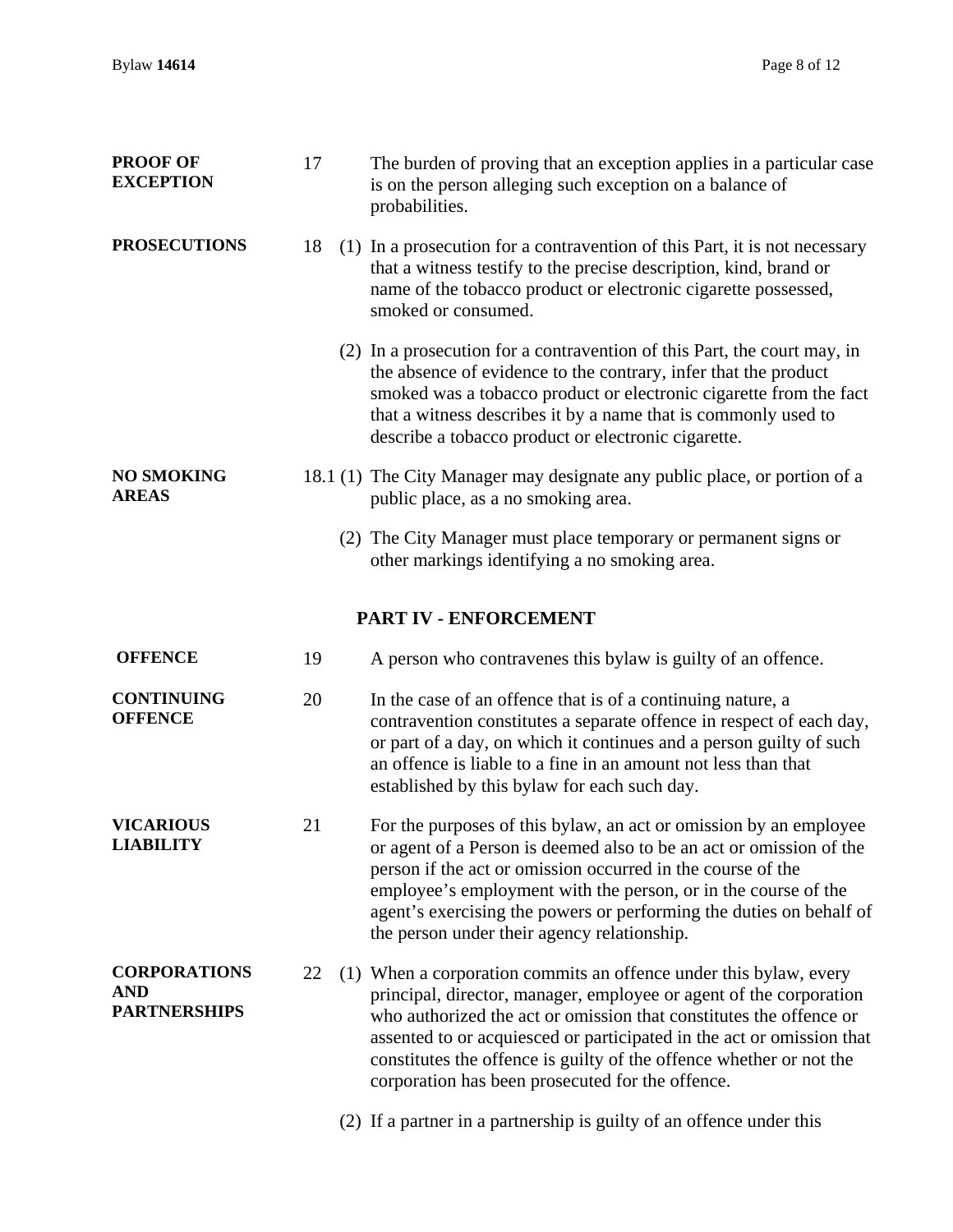|                                      |    | bylaw, each partner in that partnership who authorized the act or<br>omission that constitutes the offence or assented to or acquiesced<br>or participated in the act or omission that constitutes the offence is<br>guilty of the offence.                                                                                                                                                                                                          |
|--------------------------------------|----|------------------------------------------------------------------------------------------------------------------------------------------------------------------------------------------------------------------------------------------------------------------------------------------------------------------------------------------------------------------------------------------------------------------------------------------------------|
| <b>FINES AND</b><br><b>PENALTIES</b> | 23 | (1) A person who is guilty of an offence is liable to a fine in an<br>amount not less than that established in this section, and not<br>exceeding \$10,000.00, and to imprisonment for not more than six<br>months for non-payment of a fine.<br>(2) Without restricting the generality of subsection (1) the following<br>fine amounts are established for use on municipal tags and<br>violation tickets if a voluntary payment option is offered: |
|                                      |    | \$250.00 for any offence for which a fine is not otherwise<br>(a)<br>established in this section; or                                                                                                                                                                                                                                                                                                                                                 |
|                                      |    | Repealed<br>(b)                                                                                                                                                                                                                                                                                                                                                                                                                                      |
|                                      |    | \$500.00 for any offence under section 5, 7, 9, and 13; and<br>(c)                                                                                                                                                                                                                                                                                                                                                                                   |
|                                      |    | (d)<br>double these fine amounts for any subsequent offence.                                                                                                                                                                                                                                                                                                                                                                                         |
|                                      |    | (3) A subsequent offence means an offence committed by a person<br>within one year after that person has already been convicted of the<br>same offence or has voluntarily paid a fine for the same offence                                                                                                                                                                                                                                           |
| <b>MUNICIPAL TAG</b>                 | 24 | If a municipal tag is issued in respect of an offence the municipal<br>tag must specify the fine amount established by this bylaw for the<br>offence.                                                                                                                                                                                                                                                                                                |
| PAYMENT IN LIEU<br>OF PROSECUTION    | 25 | A person who commits an offence may, if a municipal tag is issued<br>in respect of the offence, pay the fine amount established by this<br>bylaw for the offence and if the amount is paid on or before the<br>required date, the person will not be prosecuted for the offence.                                                                                                                                                                     |
| <b>VIOLATION</b><br><b>TICKET</b>    | 26 | If a violation ticket is issued in respect of an offence, the violation<br>ticket may:                                                                                                                                                                                                                                                                                                                                                               |
|                                      |    | specify the fine amount established by this bylaw for the<br>(a)<br>offence; or                                                                                                                                                                                                                                                                                                                                                                      |
|                                      |    | require a person to appear in court without the alternative<br>(b)<br>of making a voluntary payment.                                                                                                                                                                                                                                                                                                                                                 |
| <b>VOLUNTARY</b><br><b>PAYMENT</b>   | 27 | A person who commits an offence may:                                                                                                                                                                                                                                                                                                                                                                                                                 |
|                                      |    | if a violation ticket is issued in respect of the offence; and<br>(a)                                                                                                                                                                                                                                                                                                                                                                                |
|                                      |    | if the violation ticket specifies the fine amount established<br>(b)                                                                                                                                                                                                                                                                                                                                                                                 |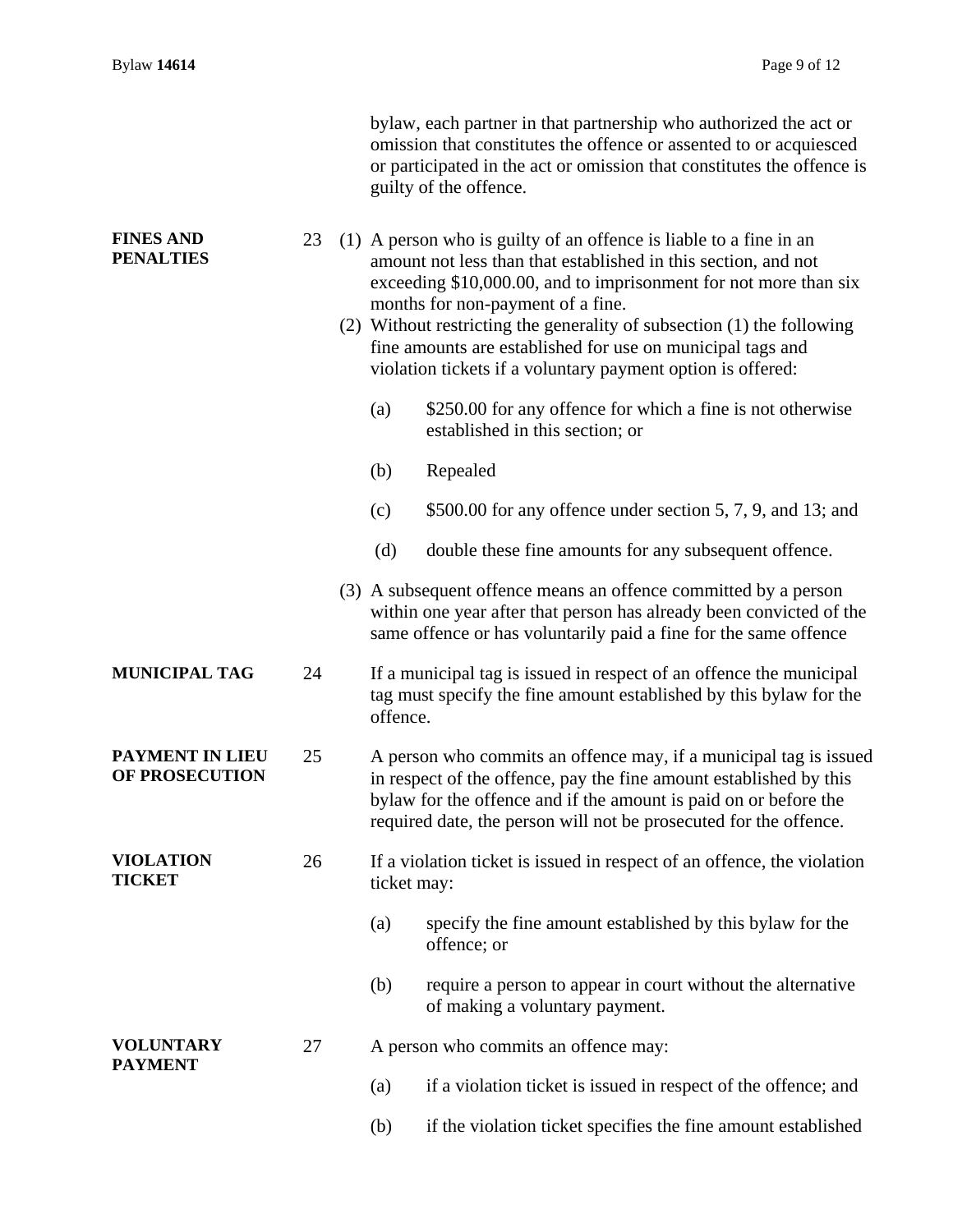by this bylaw for the offence;

make a voluntary payment equal to the specified fine.

#### **ORDER TO COMPLY**

- 28 (1) If the City Manager believes, on reasonable grounds, that a person is contravening any provision of this bylaw, the City Manager may, by written order, require any person responsible for the contravention to remedy it.
	- (2) The order may:
		- (a) direct a person to stop doing something, or to change the way in which the person is doing it;
		- (b) direct a person to take any action or measures necessary to remedy the contravention of the bylaw and, if necessary, to prevent a re-occurrence of the contravention;
		- (c) state a time within which the person must comply with the directions;
		- (d) state that if the person does not comply with the directions within a specified time, the City will take the action or measure.
	- (3) A person named in and served with an order issued pursuant to this section shall comply with any action or measure required to be taken within the time specified.
	- (4) An order issued pursuant to this section may be served:
		- (a) in the case of an individual:
			- (i) by delivering it personally to the individual;
			- (ii) by leaving it for the individual at their apparent place of residence with someone who appears to be at least 18 years of age; or
			- (iii) by mail addressed to the individual at their apparent place of residence or at any address for the individual on the tax roll of the City or at the Land Titles registry;

or;

- (b) in the case of a corporation:
	- (i) by delivering personally to any director or officer of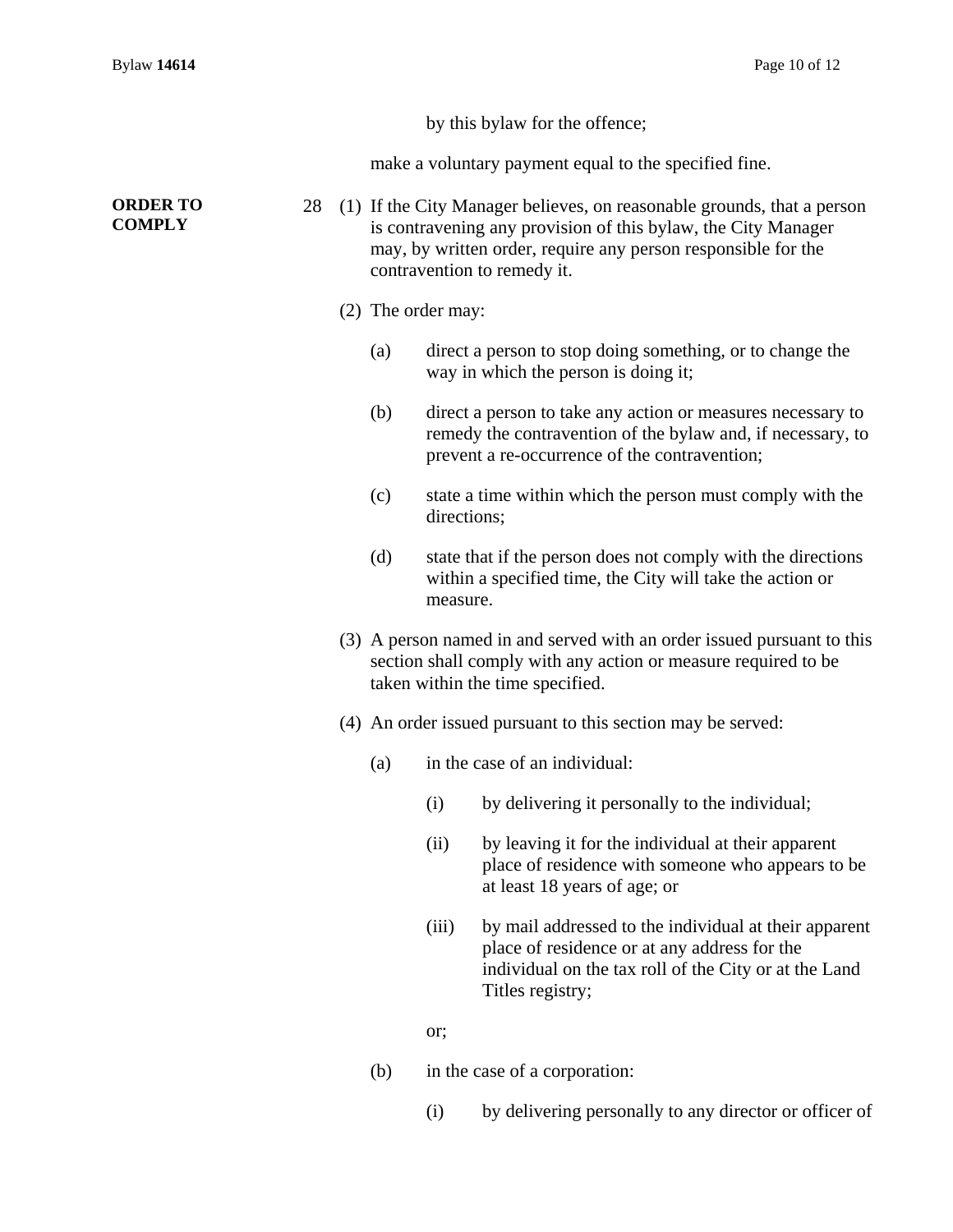the corporation;

- (ii) by delivering it personally to any person apparently in charge of an office of the corporation at an address held out by the corporation to be its address; or
- (iii) by mail addressed to the registered office of the corporation.

### **PART V - GENERAL**

| <b>POWERS OF THE</b><br><b>CITY MANAGER</b>             | 29 | Without restricting any other power, duty or function granted by<br>this bylaw the City Manager may:                                                                                                                                                               |                                                                                                                                   |
|---------------------------------------------------------|----|--------------------------------------------------------------------------------------------------------------------------------------------------------------------------------------------------------------------------------------------------------------------|-----------------------------------------------------------------------------------------------------------------------------------|
|                                                         |    | (a)                                                                                                                                                                                                                                                                | carry out any inspections to determine compliance with this<br>bylaw;                                                             |
|                                                         |    | (b)                                                                                                                                                                                                                                                                | take any steps or carry out any actions required to enforce<br>this bylaw;                                                        |
|                                                         |    | (c)                                                                                                                                                                                                                                                                | take any steps or carry out any actions required to remedy a<br>contravention of this bylaw;                                      |
|                                                         |    | (d)                                                                                                                                                                                                                                                                | establish areas where activities otherwise regulated,<br>restricted or prohibited by this bylaw are permitted;                    |
|                                                         |    | (e)                                                                                                                                                                                                                                                                | establish forms for the purposes of this bylaw; and                                                                               |
|                                                         |    | (f)                                                                                                                                                                                                                                                                | delegate any powers, duties or functions under this by law<br>to an employee of the City.                                         |
| <b>OBSTRUCTION</b>                                      | 30 |                                                                                                                                                                                                                                                                    | A person shall not obstruct or hinder any person in the exercise or<br>performance of the person's powers pursuant to this bylaw. |
| <b>CERTIFIED COPY</b><br><b>OF RECORDS</b>              | 31 | A copy of a record of the City, certified by the City Manager as a<br>true copy of the original, shall be admitted in evidence as prima<br>facie proof of the facts stated in the record without proof of the<br>appointment or signature of the person signing it |                                                                                                                                   |
| <b>NUMBER AND</b><br><b>GENDER</b><br><b>REFERENCES</b> | 32 | All references in this bylaw will be read with such changes in<br>number and gender as may be appropriate according to whether the<br>reference is to a male or female person, or a corporation or<br>partnership.                                                 |                                                                                                                                   |